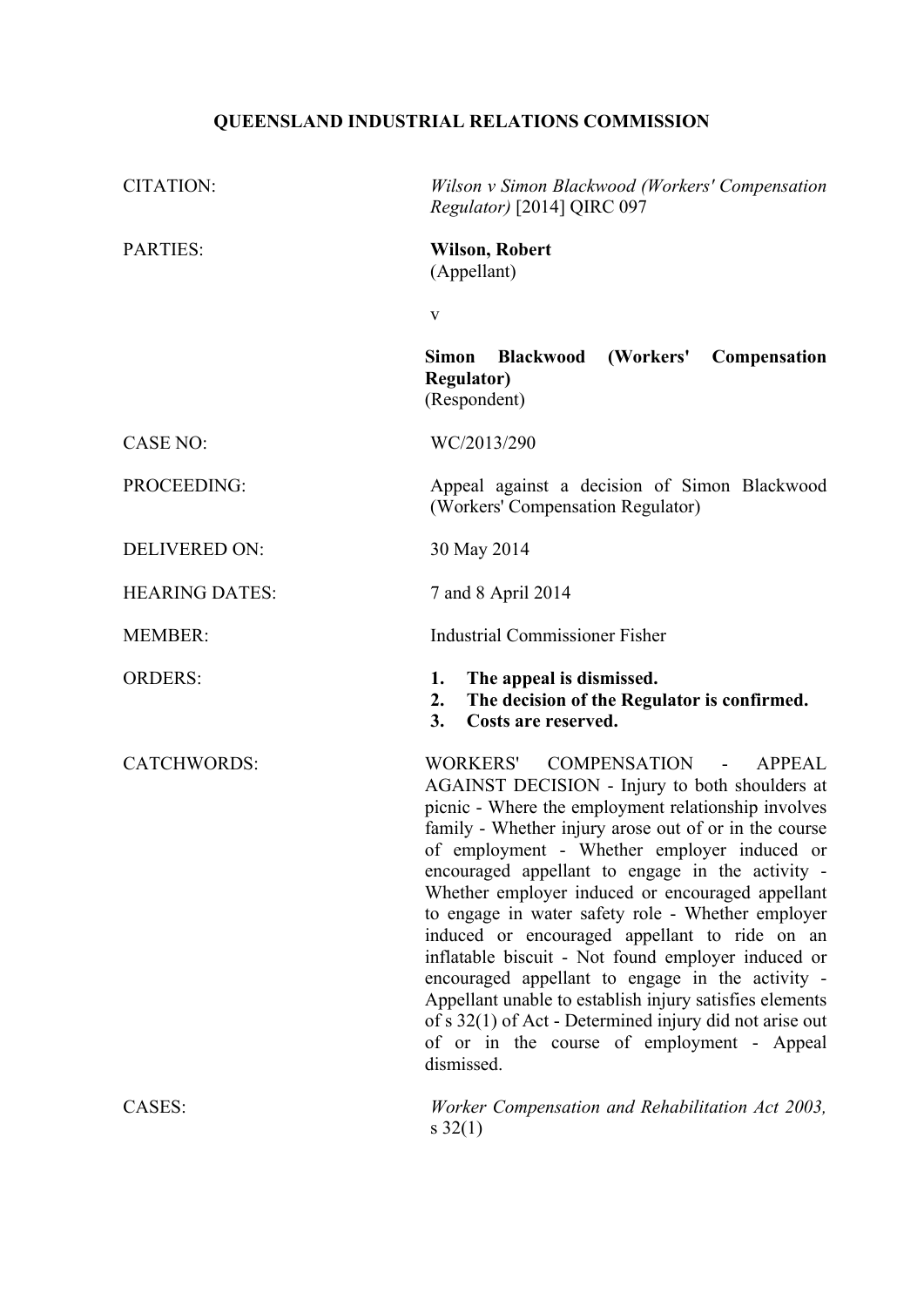*Comcare v PVYW* [2013] HCA 41 *Hatzimanolis v ANI Corporation Ltd* [1992] HCA 21; (1992) 173 CLR 473 *Pioneer Studios Pty Ltd v Hills* [2012] NSWCA 324

APPEARANCES: Ms S. Anderson, Counsel instructed by Shine Lawyers for the Appellant.

Mr C. Clark, Counsel directly instructed by Simon Blackwood (Workers' Compensation Regulator), the Respondent.

### **Decision**

- [1] Robert Wilson was living in Brisbane in 2012 when he was asked by his nephew, Richard Wilson, whether he would be interested in working for his company, Wilson Survey Group (Qld) Pty Ltd (the Wilson Survey Group), which is located in Emerald. Robert Wilson accepted the offer and commenced employment on 19 February 2012.
- [2] On Good Friday 6 April 2012, Robert Wilson and his fiancée, Liying Wang, joined Richard Wilson, his wife, children and mother, and Gail Kruger, her husband, children and parents in a picnic and water sports at the Fairbairn Dam. Ms Kruger is the Office Administrator for the Wilson Survey Group. Robert Wilson claims to have sustained an injury to both shoulders while riding an inflatable "biscuit" attached to Richard Wilson's speedboat.
- [3] The key issue to be determined in this appeal is whether the injury arose out of or in the course of employment.

### **The Nature of the Employment**

- [4] Nothing was put in writing at the commencement of Robert Wilson's employment. The absence of any such documentation has led to some differences of opinion as to Robert Wilson's position and employment conditions.
- [5] Robert Wilson claims to have been employed as a Business Development Officer on a salary of \$80,000 per annum. He said his duties were to be Richard Wilson's off-sider; to help gather information at the coal seam gas processing plant; to examine the business and recommend improvements as well as to get and keep Richard Wilson fit.
- [6] Richard Wilson said that he approached his nephew with a request to help with his weight management. No salary was discussed at the time although they had an understanding that Robert Wilson would be paid. Robert Wilson was provided with accommodation on the property for which he did not pay rent. Although Robert Wilson was inducted so that he could do mine site visits, nothing came of that. Essentially, Robert Wilson undertook personal training duties and acted as caretaker on the property.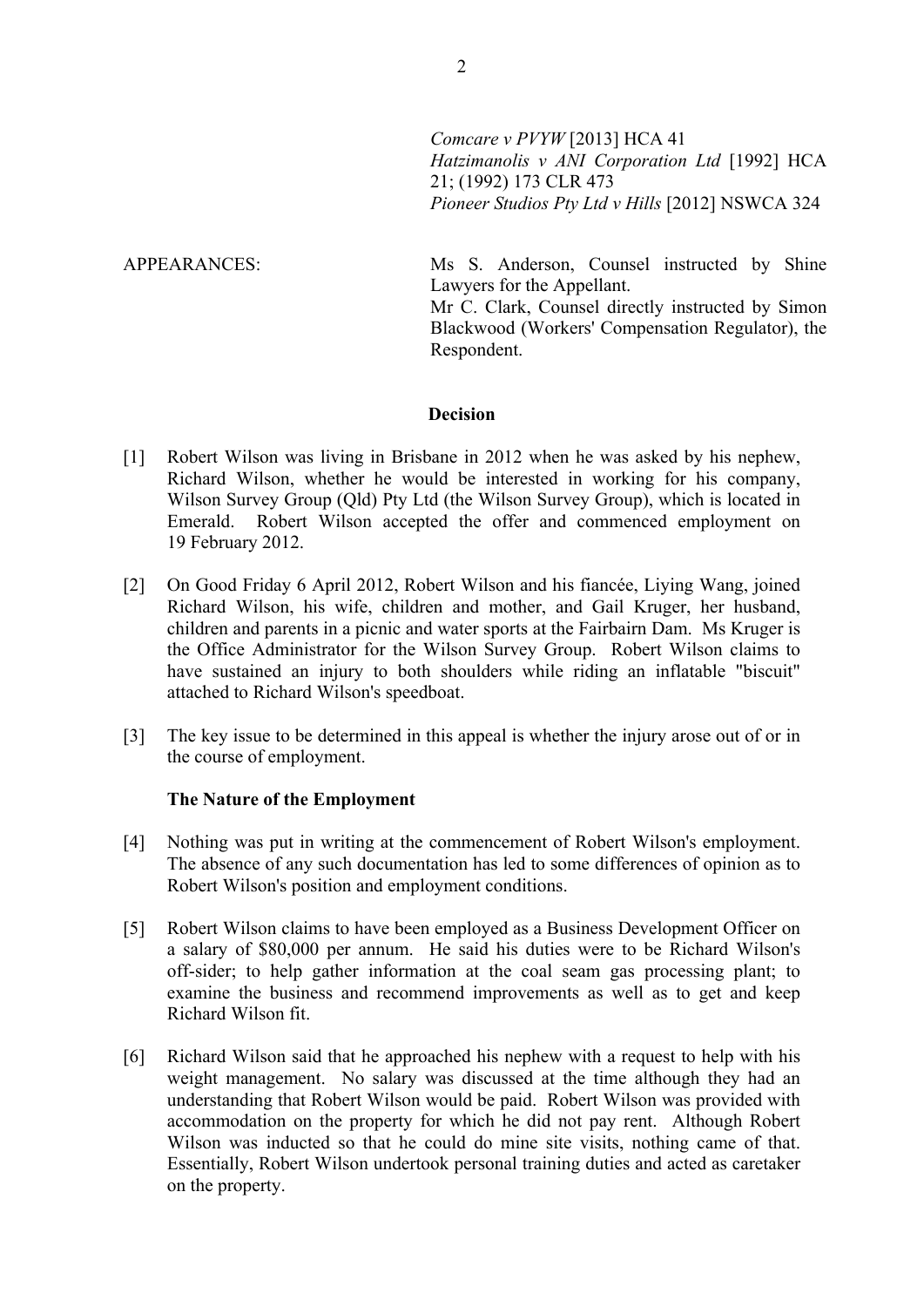- [7] Richard Wilson provided a letter to Robert Wilson stating that he was employed as a Business Development Officer on an annual salary of \$80,000. Although it was Richard Wilson's intention for this role to be fulfilled, it is clear that the duties Robert Wilson actually performed while employed were not substantially those of a Business Development Officer. His primary duty was to get and keep Richard Wilson fit. Robert Wilson had previously worked as a physical education teacher and had trained Richard Wilson on an earlier occasion. Robert Wilson trained Richard Wilson for two hours each morning and often in the evening, five to six days per week. There were some occasions when the training could not occur because Robert Wilson was away. His other duties were directed more towards Richard Wilson's stock horse stud which Richard Wilson described as caretaking.
- [8] While employed by the Wilson Survey Group, Robert Wilson did not receive a salary equating to \$80,000 per annum. In fact, for the period of his employment, Robert Wilson was paid substantially less.
- [9] Robert Wilson ceased employment and living on the property on or about 11 May 2012.

## **The Event**

- [10] **Robert Wilson:** Robert Wilson said that on the morning of Good Friday 2012 he trained Richard Wilson as usual and did his normal chores round the property. He told his fiancée to sleep in as there was not much on after his chores were completed. After completing his chores and breakfast, he was told by Richard Wilson that "we're going to the dam today. You're coming with us. Go to town, fill up with fuel and get the vehicles ready to go to the dam." Robert Wilson said Richard Wilson told him it was the staff office picnic. Under cross-examination, Robert Wilson said he had no interest in going to the dam and he would not have gone had he not been directed to do so. In addition, Richard Wilson gave him a specific direction to act as an observer on the boat as required by Queensland Transport regulations as he (Robert) had a boat licence.
- [11] Robert Wilson said he did not know which staff were invited. On arrival at the dam, Ms Kruger was there with her husband, children and parents.
- [12] During the morning Richard Wilson had driven the boat at high speed, causing his children to scream and cry. After lunch, Robert Wilson said Richard Wilson repeatedly encouraged him to have a ride on the biscuit. Robert Wilson declined to do so but eventually agreed because Ms Kruger's son had decided to have a ride and he thought his weight would help stabilise the device.
- [13] Richard Wilson was driving the speedboat, doing tight turns and travelling very fast. As the boy was crying, Robert Wilson told him to let go of the rope. As Richard Wilson was curving round, the biscuit hit a small bow wave, which flung the boy into Robert Wilson's face. Before Robert Wilson could let go, the biscuit dived straight into the main bow wave. This broke his grip causing him to shoot up in the air by two metres. When he landed, he had pins and needles in one shoulder and excruciating pain in the other shoulder. Richard Wilson turned the boat around and came back to pick them up. Robert Wilson told him that he had "stuffed my shoulders", to which Richard replied that he was sorry but that he did not see him. Robert Wilson had difficulty climbing back into the boat and could not help Richard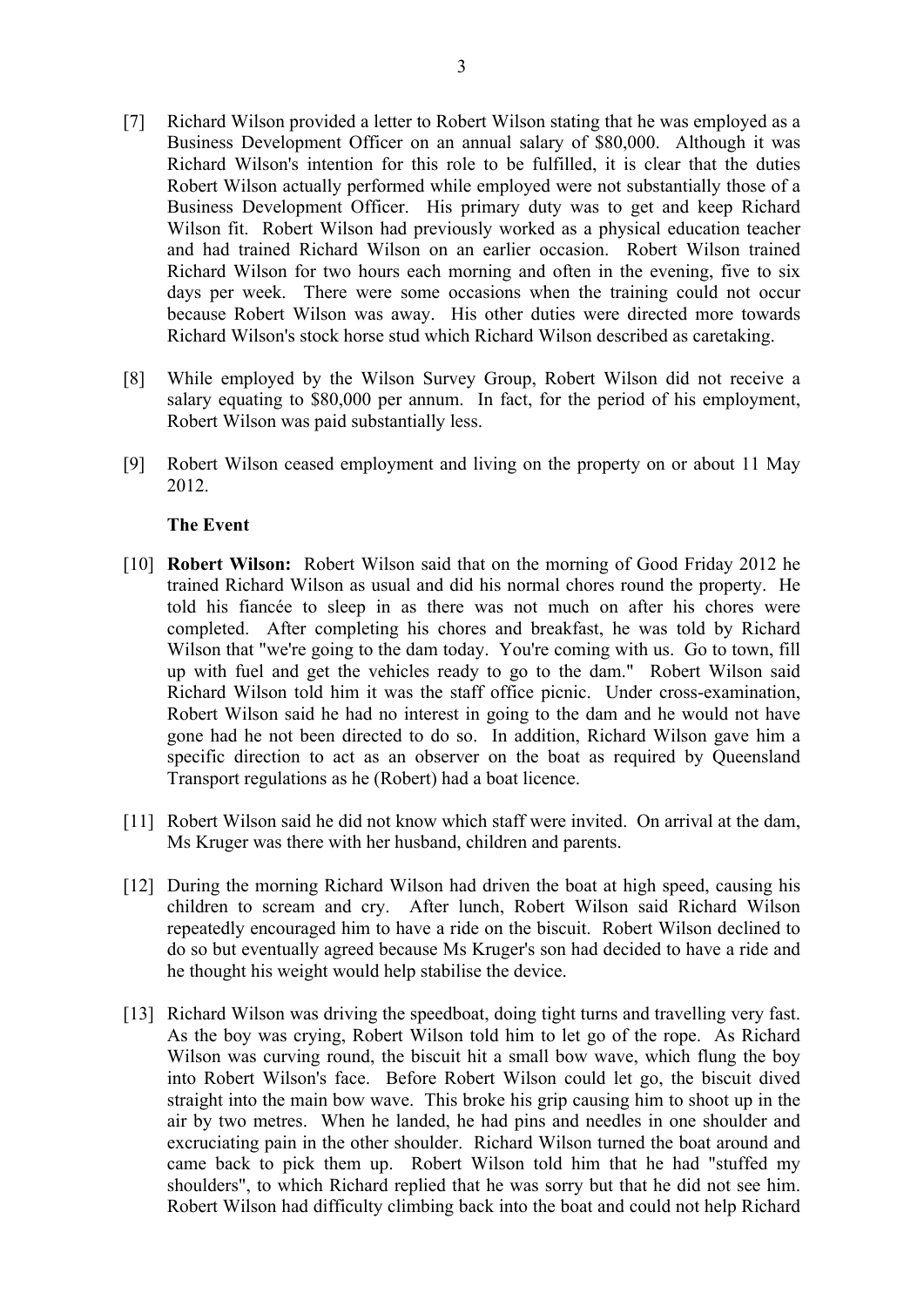Wilson put all the gear together to leave the dam. Although he had driven to the dam, Robert Wilson was unable to drive home.

- [14] Robert Wilson said his left shoulder was worse than the right shoulder. Once he arrived back at the property, he iced the left shoulder and took "massive" amounts of Panadol. He did not go to the doctor until 29 May 2012 as he did not have any money.
- [15] **Liying Wang:** On the morning of Good Friday, Robert Wilson told her, "we have to go". When she queried where they were going, Robert said, "I have to go with Richard to the dam. If you want to go, then you can go with me." Ms Wang agreed to go.
- [16] Richard Wilson, Robert Wilson and Ms Kruger's son were the only passengers on the last boat run. On their return, Ms Kruger's son was scared and crying. Robert Wilson said he could not lift his arm and he would have to have another operation. Ms Wang confirmed that Robert Wilson was unable to assist with loading the boat or drive home.
- [17] On their arrival home, Ms Wang assisted Robert Wilson to ice his shoulder. She said he took Panadol to help him sleep. He told her they had no money to be able to see a doctor in town.
- [18] **Gail Kruger:** Ms Kruger said that she suggested to Richard Wilson that they go to Fairbairn Dam on Good Friday as her family had recently bought a jet ski and her parents were staying with her. She took salad and prawns which she paid for. The two families had socialized in the past.
- [19] Ms Kruger said that her son had gone out on the biscuit with Robert and Richard Wilson. Her son was not concerned with the boat ride and she was unaware of any injuries Robert Wilson may have suffered.
- [20] **Richard Wilson:** Richard Wilson said his family had socialized on a few occasions with Ms Kruger's family, including going to Fairbairn Dam together. They had discussed their families going to Fairbairn Dam on Good Friday for a barbeque and to ski. The arrangements were informal. Both families brought food to share. He denied it was an office social event as if it had been, the five or six surveyors and their families who lived in Emerald would have also been invited.
- [21] Richard Wilson said he told Robert Wilson after training that morning that he was going to the dam and asked whether he would like to come. There was no other work to be done and the invitation was issued on the basis of having Robert Wilson join with Richard Wilson's family for the day. He did not direct Robert Wilson to attend.
- [22] When Robert Wilson said he would like to come, Richard Wilson asked him to get some ice. To do this, he needed to drive into Emerald - about seven kilometres away. Under cross-examination Richard Wilson said he might have asked Robert Wilson to get fuel for the car but not for the boat. Richard Wilson was aware that Robert Wilson held a boat licence. However, the invitation to attend was not made on the basis that Robert Wilson was required to assist with the boat and arrangements for the day.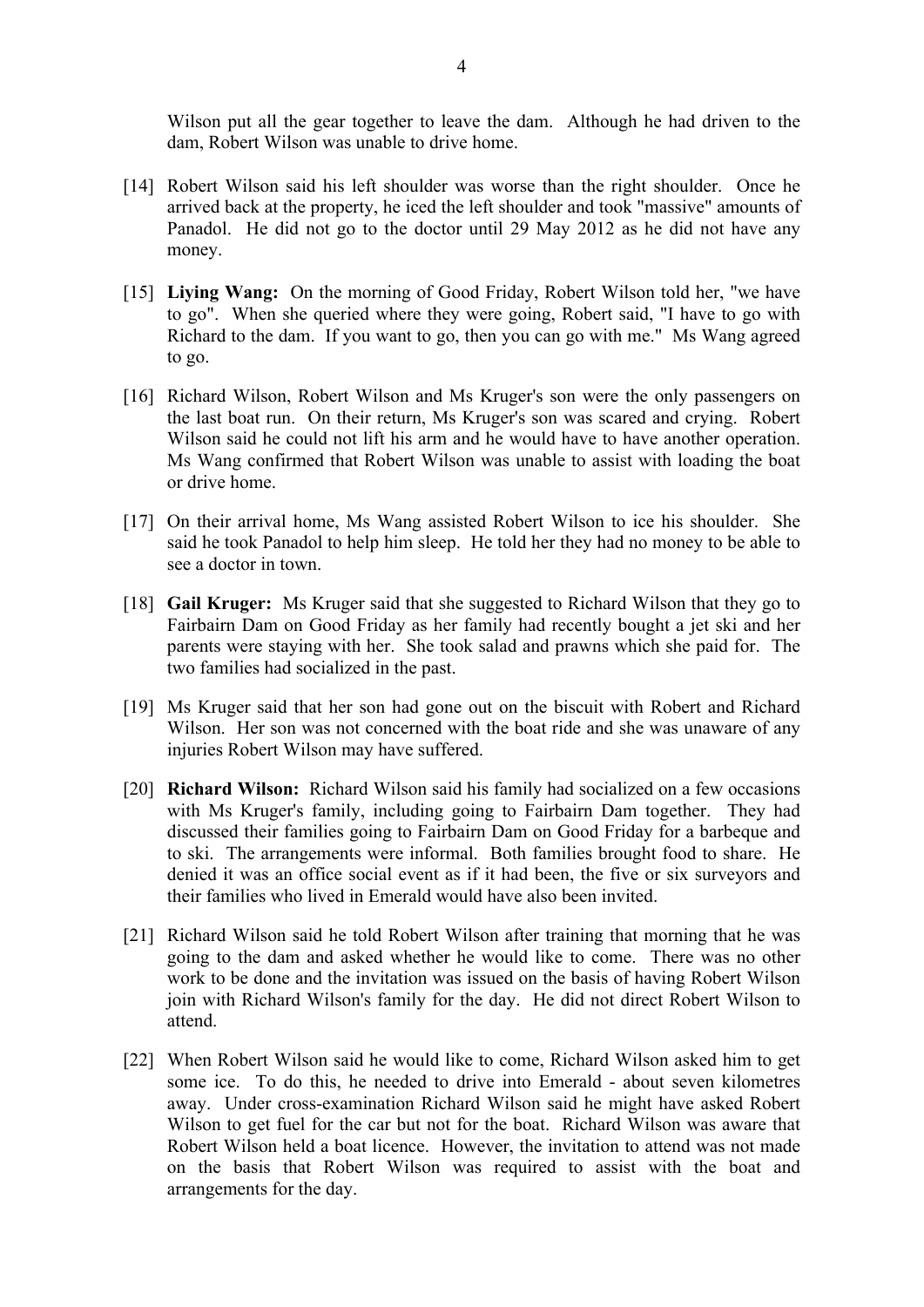[23] Richard Wilson agreed that he had driven the boat at speed in the morning and his children had cried. However, he said that the incident with Ms Kruger's son falling off and hitting Robert Wilson's nose had occurred in the morning. Robert Wilson climbed into the boat and did not complain about his shoulders. He accepted though that at some point during the day Robert Wilson hurt his shoulders.

# **Consideration and Findings**

- [24] It is common ground that on Good Friday 2012, Robert Wilson trained Richard Wilson before departing for the dam later that morning. Where the parties are at odds is whether Robert Wilson sustained an injury in the course of his employment. Determination of this issue requires consideration of whether the employer induced or encouraged Robert Wilson to attend the staff office picnic at the Fairbairn Dam.
- [25] The Workers' Compensation Regulator, Simon Blackwood (the Regulator) also addressed the issue of whether Richard Wilson induced or encouraged Robert Wilson to ride on the biscuit. The Appellant raised the issue of whether Robert Wilson was induced or encouraged to act as a safety officer on the boat but said, in answer to a question from the Queensland Industrial Relations Commission (the Commission), that it was unnecessary to make a finding on this matter because he was not injured while performing that role.
- [26] The question of whether an employee sustains an injury in the course of employment where that injury occurs in an interval between periods of actual work was recently considered by the High Court of Australia in *Comcare v PVYW*<sup>1</sup> ('*Comcare'*). In that matter the High Court was required to consider the reasoning in *Hatzimanolis v ANI Corporation Ltd*<sup>2</sup> ('*Hatzimanolis'*).The majority (French CJ, Hayne, Crennan and Kiefel JJ) said:
	- "[38] The starting point in applying what was said in *Hatzimanolis*, in order to determine whether an injury was suffered in the course of employment, is the factual finding that the employee suffered injury, but not whilst engaged in actual work. The next enquiry is what the employee was doing when injured. For the principle in *Hatzimanolis* to apply, the employee must have been either engaged in an activity or present at a place when the injury occurred. The essential enquiry is then: how was the injury brought about? In some cases, the injury will have occurred at and by reference to a place. More commonly, it will have occurred while the employee was engaged in activity. It is only if and when one of those circumstances is present that the question arising from *Hatzimanolis* principle becomes relevant. When an activity was engaged in at the time of the injury, the question is: did the employer induce or encourage the employee to engage in that activity? When injury occurs at and by reference to a place, the question is: did the employer induce or encourage the employee to be there? If the answer to the relevant question is affirmative, then the injury will have occurred in the course of employment.

<sup>1</sup> *Comcare v PVYW* [2013] HCA 41.

<sup>2</sup> *Hatzimanolis v ANI Corporation Ltd* [1992] HCA 21; (1992) 173 CLR 473.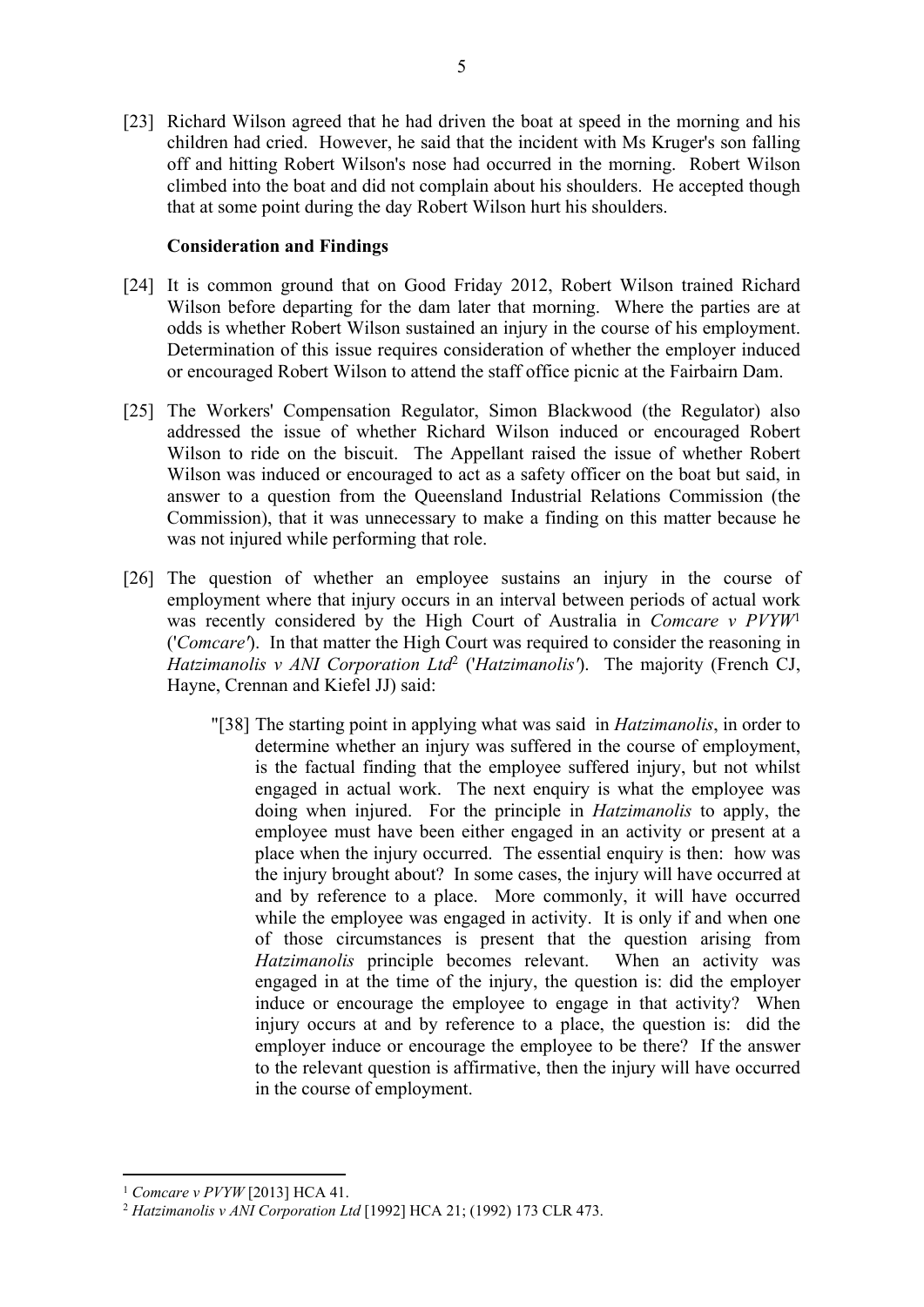- [39] It follows that where an activity was engaged in at the time of the injury, the relevant question is not whether the employer induced or encouraged the employee to be at a place. An employer's inducement or encouragement to be present at a place is not relevant in such a case.
- [40] … An injury occurs at a place when the circumstance of the injury is referable to the place."
- [27] The Commission accepts that Robert Wilson performed work on Good Friday by undertaking the personal training of Richard Wilson and carrying out the caretaking type asks. The Appellant contends that Robert Wilson was paid for the work performed on Good Friday but again this is uncertain on the evidence, given the infrequency of payment. I am prepared to accept however, that the personal training and the work performed around the property on Good Friday 2012 was work for which Robert Wilson was entitled to be paid as part of his employment arrangements.
- [28] It is unclear on the evidence whether another personal training session was scheduled for the evening of Good Friday. In relation to whether other work was required to be performed that day, Robert Wilson said, "there wasn't much on after I finished my chores". In the circumstances I consider that while work was performed on the morning of Good Friday, there was to be an interval or an interlude before the next period of work was to be performed, whether that was to be later on Good Friday or on Easter Saturday.
- [29] During the interval, Robert Wilson went to the Fairbairn Dam. The Commission notes that the mechanism of injury as explained by Robert Wilson in the hearing differs from that recorded in the notes of his General Practitioner. This difference was raised by the Regulator for the purposes of considering Robert Wilson's credit. I proceed on the basis that Robert Wilson suffered an injury on 6 April 2012 at the Fairbairn Dam. Consistently with the reasoning of the majority in *Comcare*, Robert Wilson's injury occurred whilst he was not engaged in actual work.
- [30] Consideration must then turn to how the injury was brought about. The injury is said to have occurred when Robert Wilson was riding on a biscuit whilst on a picnic at the Fairbairn Dam. Given he was engaged in an activity, the critical question in this case is whether the employer induced or encouraged Robert Wilson to engage in the activity of the "staff office picnic" at the Fairbairn Dam on Good Friday 2012. The Appellant submits that Robert Wilson attended at the Fairbairn Dam because his employer directed him to do so. Further, it is impossible to sever the familial relationship from the employment relationship. The Regulator contends however that it was a family outing.
- [31] The Commission accepts that Robert Wilson lived and worked on Richard Wilson's property and, given it was located some distance from the town of Emerald, Robert Wilson largely remained on the property. However, the evidence shows that Robert Wilson left the property on a number of occasions, including periods of some weeks to attend to personal business. This flexibility suggests that the family relationship impacted on the employment relationship. The mere fact that Richard Wilson (through his company) was the employer of Robert Wilson does not mean that each and every interaction between them on the property was or must be an incident of the employment relationship.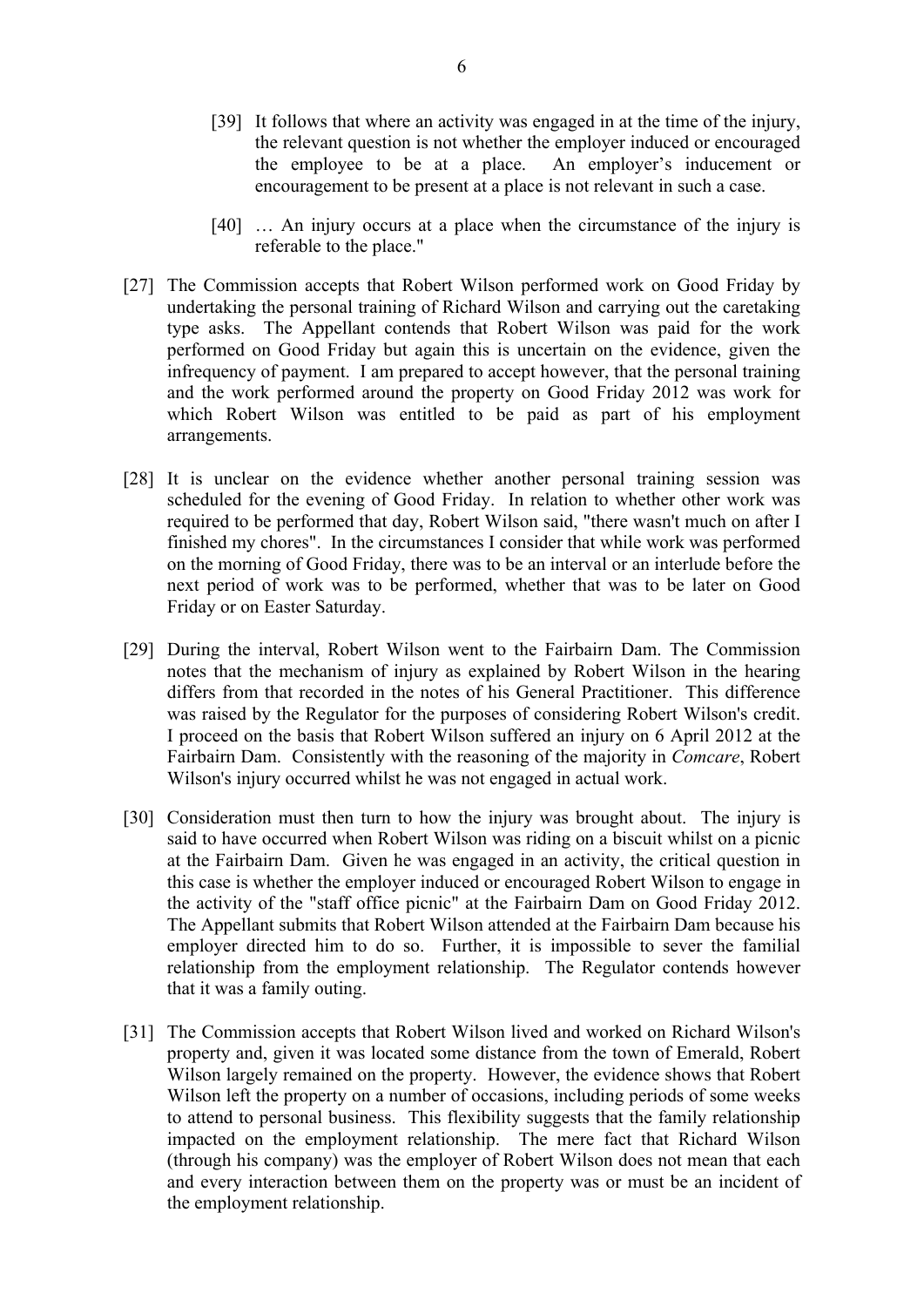- [32] The Commission finds that the "staff office picnic" at the Fairbairn Dam on Good Friday 2012 was not an activity of the Wilson Survey Group. The only regular office staff are Richard Wilson and Ms Kruger although Richard Wilson's wife also works part-time in the office. About five or six surveyors (and their families) are resident in Emerald. They do not regularly work in the office although they may attend the office before going out into the field. Although Robert Wilson said Richard Wilson described the event as a staff office picnic, I do not accept that evidence. I consider that had the event been a "staff office picnic" then the Wilson Survey Group would have been responsible for the provision and payment of the food. The evidence from Ms Kruger is that she organized some food for which she paid as did Richard Wilson. I also consider it likely that had it been an office event, the surveying staff and their families would have also been invited.
- [33] The "office staff" of Richard Wilson, Mrs Wilson and Ms Kruger (and their families) had socialized on several occasions, including previous trips to the Fairbairn Dam. The trip on Good Friday 2012 was no different, coinciding with the recent purchase by the Krugers of a jet ski and the visit by Ms Kruger's parents. Richard Wilson's mother was also visiting and was invited. Ms Kruger appears to have initiated the outing. In my view, the event on Good Friday 2012 at the Fairbairn Dam was nothing more than another informal, social occasion organized by friends from the office who also happened to be employer and employee and included their extended families.
- [34] The evidence from Richard Wilson and Ms Kruger is that the excursion was arranged with minimal planning. This contrasts with employer organized social events as described by Basten J in *Pioneer Studios Pty Ltd v Hills,*<sup>3</sup>
	- "37 … it is now well accepted that social events (such as the office Christmas party) and recreational activities (such as trips on days off work for employees required to remain at remote locations) can well form part of the course of employment. Such events and activities tend to be marked by the employer's commitment of time and resources to organising the events and encouraging staff to attend."
- [35] Because it was not an activity of the employer, I have determined that Richard Wilson was not acting in the capacity of Robert Wilson's employer when he asked him whether he would like to go the Fairbairn Dam. I do not accept Robert Wilson's evidence that he was directed to attend. There is nothing about the event that suggests it was an activity of the employer or that he was required to attend. It has all of the hallmarks of a social gathering of friends and family on a public holiday when little other activity was taking place. Robert Wilson was invited because he was part of Richard Wilson's family. Accordingly, I cannot find that the employer, the Wilson Survey Group, acting through Richard Wilson, induced or encouraged Robert Wilson to engage in the activity of the "staff office picnic" at the Fairbairn Dam.
- [36] In reaching this conclusion I have considered that Richard Wilson asked Robert Wilson to obtain ice and perhaps fuel and whether this was a direction issued by the employer. In my view, it was not. It was a request from one family member to

<sup>3</sup>*Pioneer Studios Pty Ltd v Hills* [2012] NSWCA 324.